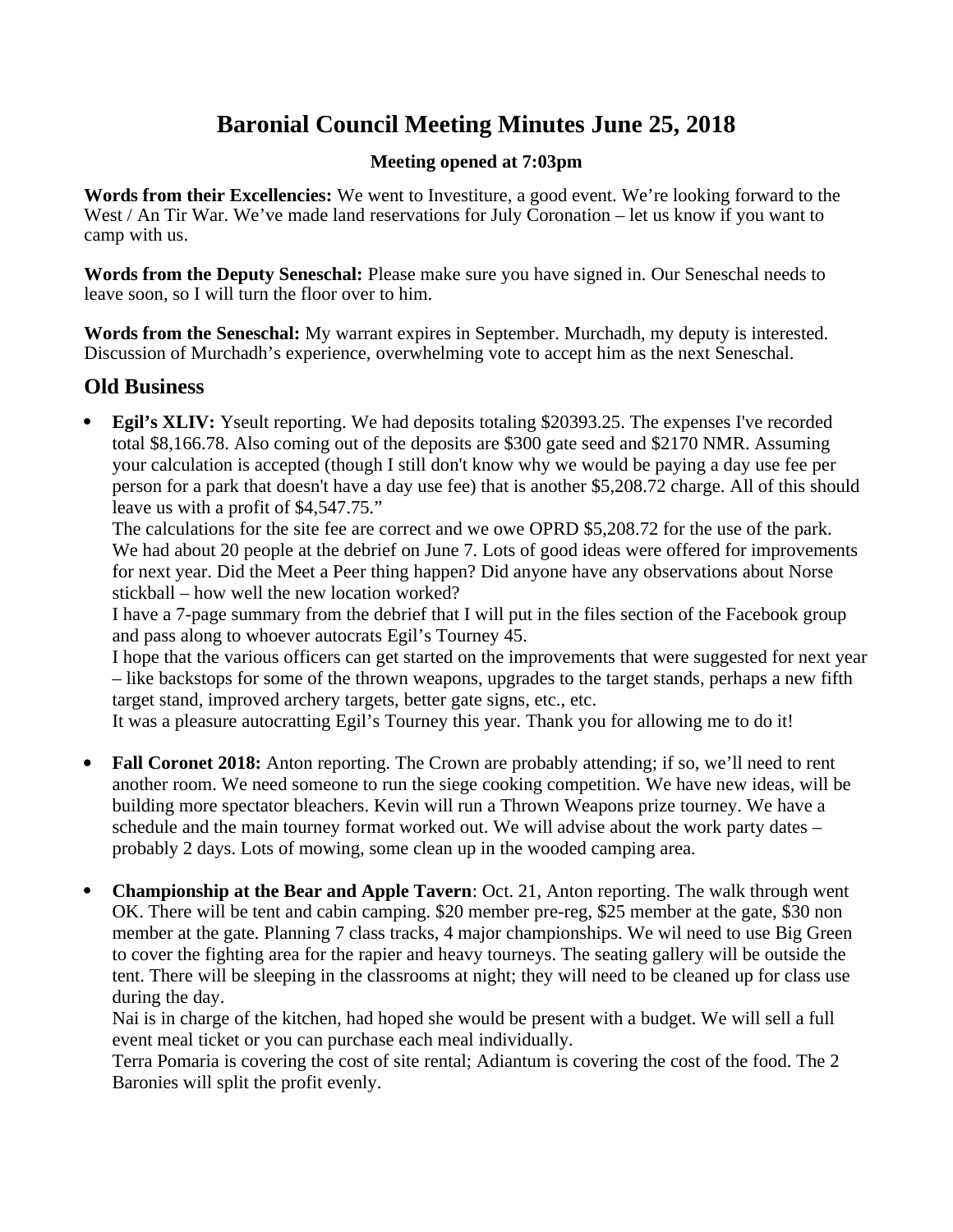- **12th Night 2020**: Yseult reporting. Marian and I have been talking about ideas for site tokens. We will be getting ourselves organized over the next couple of months – signing up people interested in helping, thinking about new decorations, site tokens, recreating the Roman Baths, supplementary A&S activities, guest brews in the Valley River Inn bar, etc., etc. This fall we'll get materials prepared so that we can start signing people up for meeting spaces at  $12<sup>th</sup>$  Night 2019 in Portland.
- **Baronial Award Medallions:** Alan Bowyer: info to be presented at September Council.
- **West / An Tir War:** Louisa reporting on the U-Haul. Get the U-Haul and load up Sunday morning, July 1, at 10/10:30 at the storage unit. Need someone who knows the pavilions + a couple of helpers. Anton, Ayla, Murchadh, Yseult volunteered. Then on to Coburg around 1 pm to load the archery equipment. Anton, Ayla, Murchadh, Iurii, Johanna volunteered to help. Drive to War on Monday, return to Eugene late on Sunday, July 8. Unload Monday morning: Anton, Ayla, Yseult.

# **New Business**

**Officer Applications:** We have several vacancies and others that are coming due for extension or replacement. Please be aware of your warrant status and don't wait until you are 6-9 months out to announce the need for a replacement. If you are interested in Youth Combat or Family Activities, there is a background check requirement. Please announce your intent for either of these early so we can get that process started. Deputies willing to step up to the primary office by the end of the year are also needed for Seneschal.

(Open/Vacant Offices: *Lists, Youth Combat Marshal, and Family Activities Coordinator)*

- **Exchequer:** Antonia Crivelli (Martha Sherwood) volunteered to try the job with help to see if it's a good fit for her. Discussion and vote in favor. Godwyn (Forest Reynard) will help her, Yseult (Pam Perryman) will remain as "drop dead" deputy.
- **- Arts & Sciences:** Alan Bowyer volunteered to "make Adiantum the envy of the Summits." Discussion and vote in favor. Yseult's house will continue to be the venue.
- **- Thingmaker:** From Ayla: "My term as Baronial Thingmaker and Regalia coordinator has come to an end. Since this is not a warranted office, I can and am willing to hold on to it until someone else is interested in taking over the position. So... If you have any interest in this office and have any questions, feel free to contact me. If you think you might want this office (perfect for getting your feet wet), be sure to come to Council and apply!
- **- Chronicler:** open, critical fill by September.
- **- Deputy Seneschal:** open, critical fill by September.
- **New Gate Pavilion:** Should we purchase a new pavilion for use at gate, moving the current gate pavilion into use as a classroom for A&S? It looks like the current gate pavilion is beginning to fray at the roof peak. Gate is a paper intensive operation and needs to be dry. A&S could use the 10x20' pop-up until it wears out and then we can deal with what to do next. Discussion of types. Kirby offered to donate the frame of a garage style pavilion. Ayla nd Anton will research the cost of a Gortex cover for it and report back at July Council.
- $\bullet$  **Storage Boxes:** Should we purchase of some well-sealed plastic office folder storage boxes to keep Adiantum's history in. I'd be willing to go through what we have in the storage unit this summer, organize it, and store it safely in proper plastic boxes. Up to \$30 authorized for bin purchases.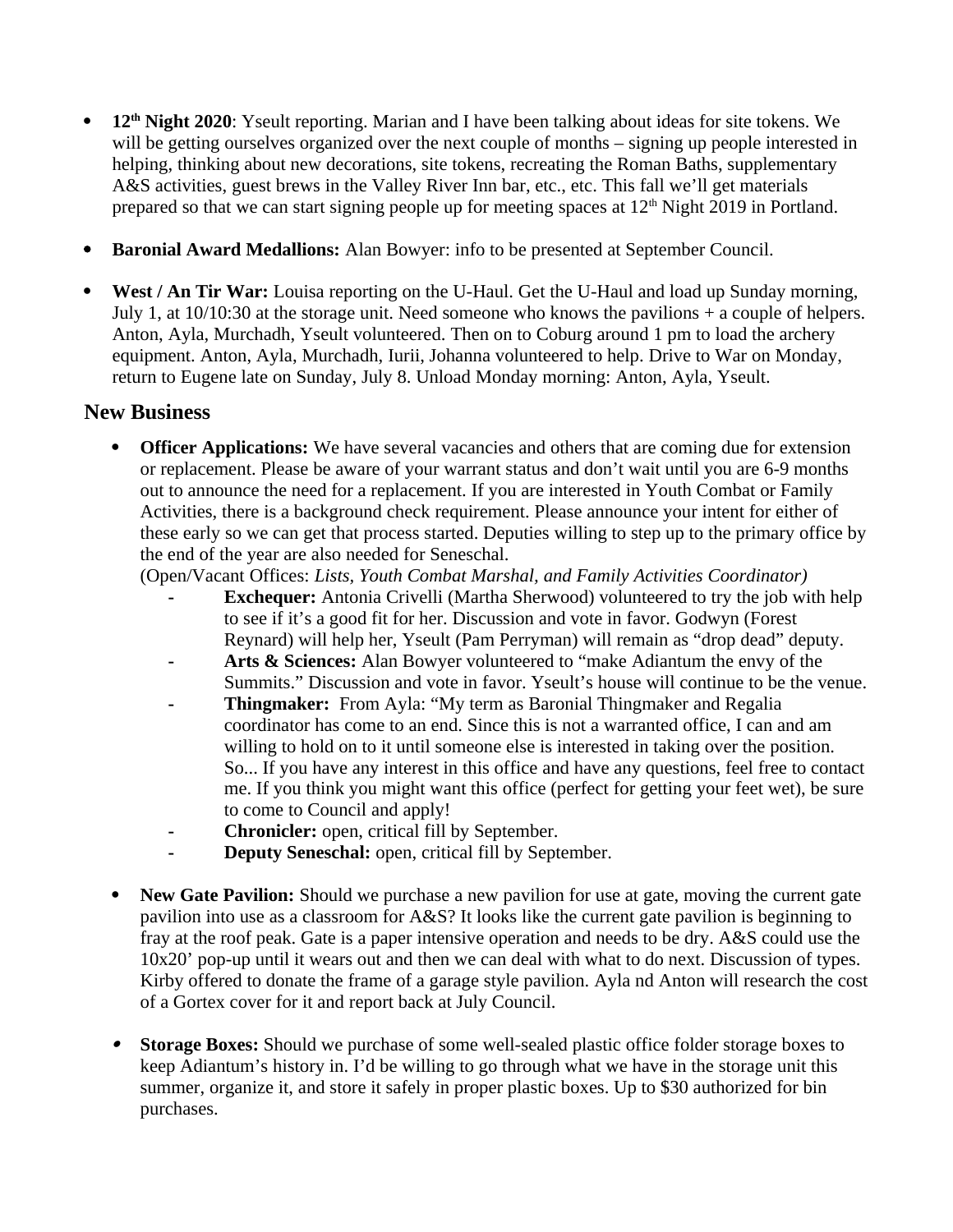- **Heraldry Consultation**: Elizabeth Turner de Carlyle I propose that the buy two books, Old Norse Names and Dictionary of Russian Names, 3rd Edition. The cost would be \$36, greater than the Herald's budget. Council authorized the expenditure. Elizabeth will hold a heraldry consultation night on July 10 at her home. Approved by Council.
- **Marshal Medallions**: Iurii purchased and donated medallions for the archery and thrown weapons senior marshals.
- **18 Black tablecloths**: Yseult purchased these from Tom's Tables for \$100 (\$5.55 each) and would sell them to the Barony for \$100. Approved by Council.
- **Kite shields for War:** Sverre has made 4 kite shields for an Adiantum war unit. He will donate them to the Barony, but others would cost \$50 each (cheap for the value!). Council authorized \$400 for war shields. John Wayland used his shield press to curve them, Ayla will organize a work day 6/26 to paint them and make tabards, Yseult will make a suitably sized bear design.

# **Officer Reports**

## - **Arts & Sciences**

I held two Arts & Sciences Nights in May. On the  $1<sup>st</sup>$  we ate strawberries and cream for May Day, the SCA's birthday. People carved, calligraphed, sewed, fitted garb, posted scores, played with seals and sealing wax, and Alys stamped a hundred of the site token towels. We probably had a dozen or more attendees. On the  $15<sup>th</sup>$  We managed to stamp another 100 towels and iron another 50 or so, Morrghan delivered the sumptuous stamped prize fabric, Alan sanded atlatl arts and took pictures, and we had a very productive Egil's staff meeting.

Other Baronial members who did A&S stuff on prizes for Egil's Tourney included Marian Staarveld who embroidered trim for one of the prize coats, Ayla Roth, Louisa of Lorne, and myself who sewed on silk trim for the other three prize coats; Alan Bowyer who made a wooden box for a thrown weapons prize; and Antonia Crivelli who painted 5 or 6 boxes for Egil's prizes.

In June I again held two Arts & Sciences Nights. On the  $5<sup>th</sup>$  about 14 of us gathered. Antonia and Rand were doing calligraphy and illumination in the kitchen while Godwyn handled high finance with Alys in the dining room. Emma figured out a plan for the Adiantum embroidery to go on the Capt. of Cats cloak for Summits. Louisa schemed to rebuild a basket into a traveling battery wagon, and Johanna and Alan sorted out atlatl points. Lots of other sewing and patterning and measuring, and so much general good cheer that no one took pictures! On the  $19<sup>th</sup> 13$  of us gathered. Luna-Francesca taught several folks how to make girdle books; Alys made Shondalea a tunic; Alan, Johanna, Kirby and Arlyne repaired arrows; I made Iurii an archery marshal baldric; we pinned hems for Antonia; Rand tried out the new cloak Louisa made him and then worked on Summits charters; and everyone ate strawberries.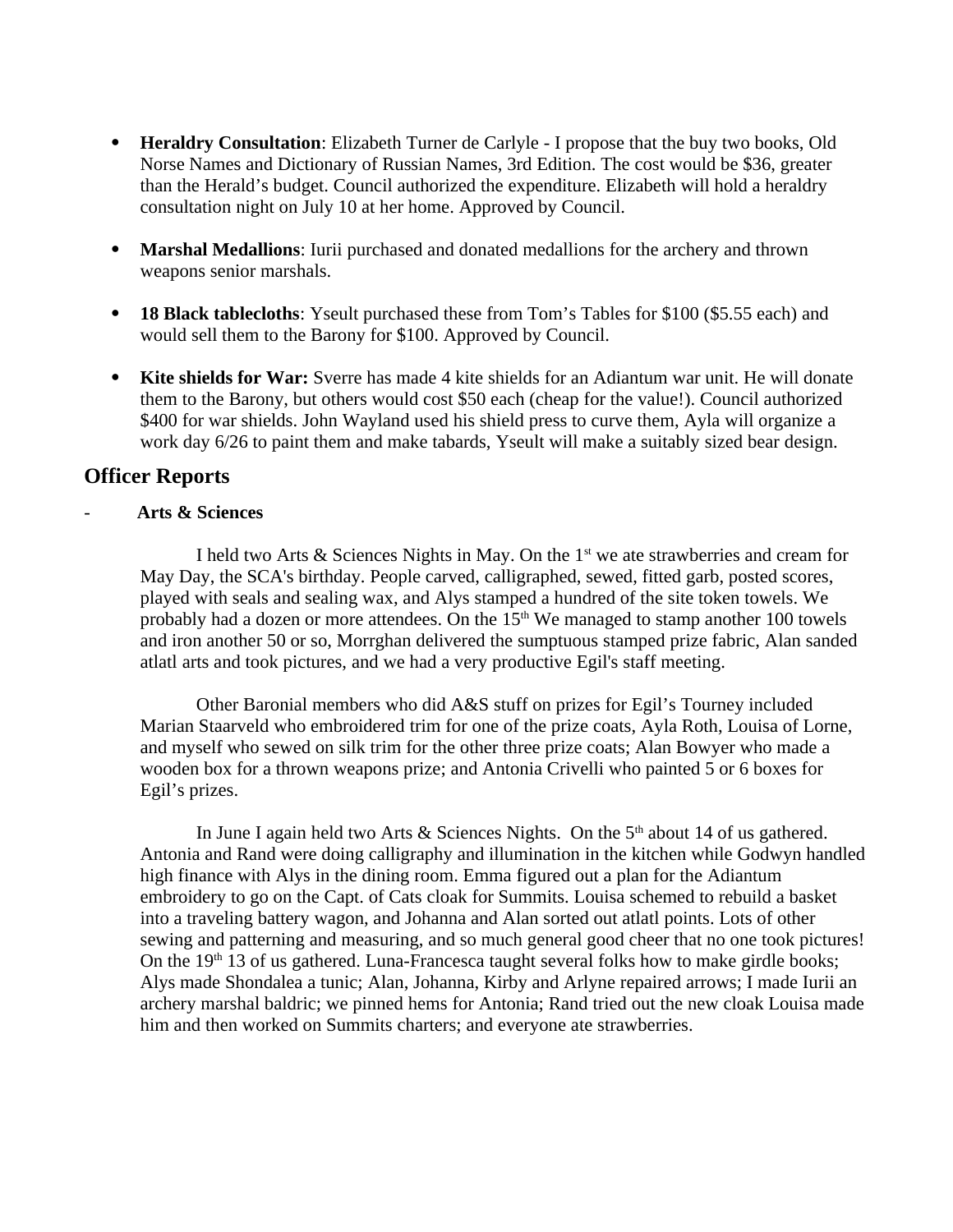At Egil's Tourney I was both the event steward and in charge of the A&S area. We had 6 demos and 44 classes. I believe 2 classes had no students, but all the rest were well attended. I taught two classes, Frisian Hats and Embroidery and the Skjoldehamn Belt.

My warrant as A&S Officer expired at Egil's Tourney. While I had intended to renew for at least another year, Alan Bowyer is interested in the position, so I have announced that I will be vacating the post effective immediately, and Adiantum's Baronial Council Monday, June 25, will vote on a successor. I have sincerely enjoyed serving in this office and hope to do so again in the future.

Yseult of Broceliande

#### **- Chamberlain**

Nothing to report.

Thorholfr "Kirby" Egilson

#### **- Chatelaine**

Was busy with newcomers at Egil's Tourney. Making garb for Rand, a UO student who's organizing a group there.

Louisa of Lorne

#### **- Chronicler**

Minutes are complete and distributed. Quarterly Report submitted. The next Bi-Cranial Bear is due out July 1<sup>st</sup>, 2018. I'm extending my warrant at least until September, but would like a Deputy so we can begin the process of turning duties over in an orderly manner. *All officers are requested to please include me [Wesley.c.worley@gmail.com](mailto:Wesley.c.worley@gmail.com) when you send in your reports, preferably the day before Baronial Council Meeting. My deepest thanks to Yseult for* taking the minutes while I ran the meeting.

Murchadh Monaidh Chraoibhe

#### **- Exchequer**

\$26,177.57 available in the checking account. He will manage the change of signature cards to install the new Exchequer*.*

Godwyn Reynard

## **- Gold Key**

Alys is refurbishing Gold Key garb; most of the Egil's washing is done She will take Adiantum's Gold Key to War and staff the post throughout the event. She turned in the money made at Egil's Tourney at the debrief - \$303 in sales, \$29 in Gold Key rental. Will be submitting a reimbursement request of about \$20 for bias tape next month.

Alys Meghan Cattwyn

#### **- Herald**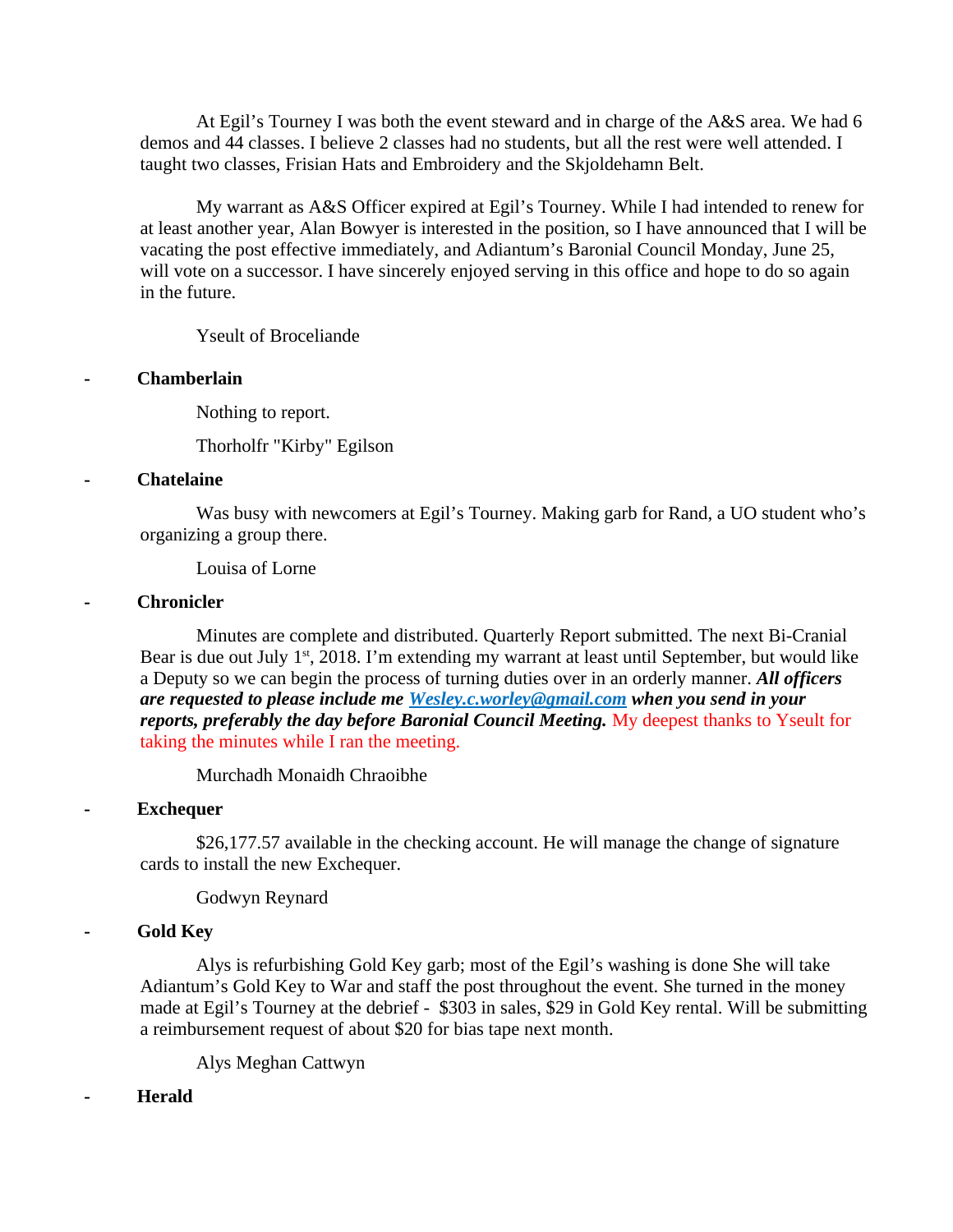Thanks to all who helped at Egil's Tourney, especially Elizabeth Turner for doing the consulting table.

Aelis de la Rose

#### **- Marshal (combined report for Armored and Cut & Thrust)**

Egil's Tourney went well. The sword master tourney format was a success; it was a test run for a possible format should Kingdom institute a Cut & Thrust Championship. Practice needs elbows and knees for loaner items. Practice on 6/27 and 7/11 will be at Applegate Regional Theatre, Central Rd. in west Eugene. We will focus on war maneuvers. This also fulfills our contract with ART to use the facility in the first two quarters of 2018.

Kirby offered to help with the leather work needed to modify the loaner gear.

Anton Ray

#### **- Archery Marshal**

For the month of May, it was our first month back at the Coburg range, as well as doing preparations for Egils. Our splendid Archery Officer Saoirse designed a wonderful set of targets and Castle walls for the Grand Archery Tournament at Egils, and we got them all cut, painted and fabricated from large pieces of cardboard in one afternoon! Saoirse did this and ran the GAT as well as coordinating other activities with Archos Eobhan Dunbar, Dame Archos Johanna Trewpeny, Lord Alan Bowyer, unfortunately having to leave the event before Prize Court. Allin-all, Archery during Egils was well-attended and very successful!

For the month of June, we have had practices every Thursday, including bow & arrow repair night's on both a Thursday night and at A&S Night last week, we have also had at least two Saturday practices. Turnout has been a bit light this month due to several of our regular attendees having work and/or schooling obligations, but we have still had anywhere from 2-6 persons show up to shoot arrows.

Saoirse will possibly be at this Thursday's Archery practice, schedule-permitting.

Johanna is managing the archery area at the West / An Tir War and taking the Baronial equipment to do so. Alan and Eobhan visited Terra Pomaria's archery practice to look at their foam block archery targets; Eobhan is getting a quote on the cost. We could probably pay for them in saved money after 2 years if we were no longer buying and hauling straw bales.

Iurii Levchenich

#### **- Rapier Marshal**

Departed early to recover from surgery, no report.

William Jakes

#### **- Thrown Weapons Marshal**

At Egil's Tourney we had 60 people in the TW area on Sat., and 40 on Sun. Due to light turnout, Thursday traditional TW practice is cancelled for the time being; Sat. practice will continue. Darts draws 9 to 12 people each time. It will be at the Wetlands on the 2nd and  $4<sup>th</sup>$ Wednesdays of the month, 3<sup>rd</sup> Wed. location TBA.